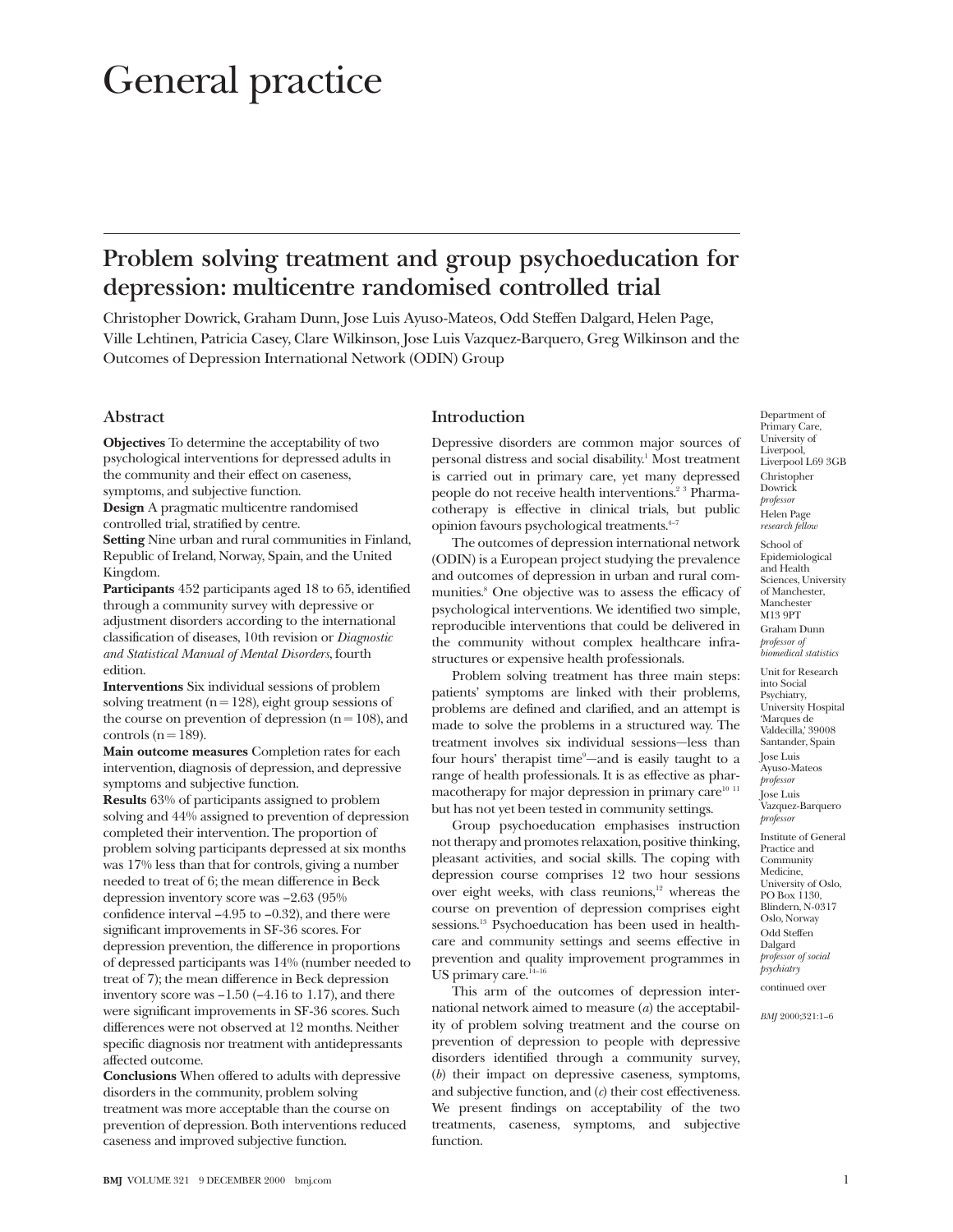STAKES Mental Health Research and Development Group, Mestarinkatu 2D, FIN-20810 Turku, Finland Ville Lehtinen *research professor*

Mater Misericordiae Hospital, University College Dublin, Dublin 7, Ireland Patricia Casey *professor of adult psychiatry*

Division of General Practice, University of Wales College of Medicine, Wrexham LL13 7YP Clare Wilkinson *professor*

Department of Psychiatry, University of Liverpool, Liverpool L69 3BX Greg Wilkinson *professor of liaison psychiatry*

Correspondence to: C Dowrick cfd@liv.ac.uk

**Table 1** Sites for problem solving treatment and course on prevention of depression

|       | Problem solving                         | <b>Depression prevention</b> |
|-------|-----------------------------------------|------------------------------|
| Urban | Finland (Turku)                         | Ireland (Dublin)             |
|       | Spain (Santander)                       | Norway (Oslo)                |
|       | United Kingdom (Liverpool)              | United Kingdom (Liverpool)   |
| Rural | Finland (Martilla, Koskitl, Tarvasjoki) | Ireland (Laois)              |
|       | United Kingdom (Vale of Clwyd)          | Norway (Rakkestad)           |

# **Participants and methods**

#### **Study sites and populations**

The outcomes of depression international network involved nine study sites in Finland, Republic of Ireland, Norway, Spain, and the United Kingdom. Cases of depressive disorders were identified by a two stage community survey between autumn 1996 and spring 1998.<sup>17</sup> The Beck depression inventory was used to screen potential cases. This was followed by a standardised diagnostic interview, including the schedule for clinical assessment in neuropsychiatry version 2.0 to assign caseness according to the *Diagnostic and Statistical Manual of Mental Disorder*, fourth edition or the international classification of diseases, 10th revision, and SF-36 for subjective assessment of function. $18-20$ Cases were offered follow up interviews six and 12 months later. Ethical approval was obtained according to local protocols. Details of our survey methods, including translation, training, and quality control procedures, have been published.<sup>8</sup>

#### **Study design**

We undertook a pragmatic randomised controlled trial, comparing outcomes of problem solving treatment or the depression prevention course with controls receiving no intervention. Problem solving was offered at a location most suitable to the participant, usually their own home. For group psychoeducation we used a modified course for prevention of depression, with sessions lasting 2.5 hours and with more social support than in the original course on prevention of depression. Each intervention was offered at five sites (table 1) and was delivered by facilitators with qualifications in psychology, nursing, or allied health professions.

*Assignment*—Cases were randomly allocated to one of the trial groups. Inclusion criteria were (*a*) age 18 to 65, (*b*) depressive episodes according to the international classification of diseases, 10th revision, dysthymia, or adjustment disorder, or (*c*) depressive disorders according to the *Diagnostic and Statistical Manual of Mental Disorders*, fourth edition, dysthymia, adjustment disorder, bereavement, or other depressive disorders. Exclusion criteria were comorbid psychotic condition, current drug or alcohol related disorder, or major suicide risk. Concurrent treatment with antidepressants was not an exclusion criterion. At each study site the unit of randomisation was the participant. Allocation schedules were generated by random number tables and administered by staff not in contact with the participants. Given the nature of the intervention, it was not possible to conceal group allocation from either investigators or participants at follow up.

#### **Statistical methods**

The number of participants recruited fell far short of those planned in the original sample size calculations,

which were optimistically intended to test the effectiveness of the interventions at each centre separately.<sup>8</sup> Here, however, we are concerned with estimation and testing the therapy effects for the centres combined. Revised sample size requirements were calculated on the basis of the outcomes of the Beck depression inventory and schedule for clinical assessment in neuropsychiatry, using a two sided 5% significance level, and assuming a ratio of 1:1:2 for problem solving, depression prevention, and controls. Given the uncertainty of outcome from a study based outside healthcare settings, we made no assumptions concerning the difference in efficacy of problem solving and prevention of depression. Our data have limited power to differentiate the effects of the two forms of therapy. Our trial contained around 200 patients receiving treatment and around 200 controls. These sample sizes are sufficient to have about 85% power to detect a difference between treatment and control groups of 2.5 (8 SD) points on the Beck depression inventory with Student's *t* test. For the schedule for clinical assessment in neuropsychiatry, with the outcome being "no longer a case," the trial has about 85% power to detect a 15% difference (35% recovery in controls versus  $50\%$  for therapy, odds ratio = 0.54) in outcome between interventions and control with a Pearson  $\chi^2$  test. The corresponding power for comparing individual therapies with the controls (i.e. using 100 patients per group) is about 60%.

The design of the trial is complex, involving nine treatment centres, only one of which used both interventions. It is essential, therefore, in estimating and testing treatment effects that the analysis involves stratification by centre to ensure that each intervention group is being compared with its own control. Quantitative outcomes (scores on the Beck depression inventory and the SF-36 subscales) were analysed with an analysis of covariance. Outcomes at six months and 12 months were analysed separately. Relevant baseline scores, age, and treatment with antidepressants were used as covariates, and treatment group, centre, and diagnostic group were treated as qualitative factors. Centre effects were treated as either random or fixed. Qualitative outcomes (diagnosis of depression) were analysed similarly, but here using logistic regression instead of an analysis of covariance. All analyses of treatment effects were carried out with *reg*, *xtreg* (random effects models), *logit*, and *xtlogit* (random effects models) from STATA (release 6).

Not all patients provided follow up information. All analyses were carried out by intention to treat but with alternative approaches to dealing with the effects of drop-outs.21 Firstly, analysis of available data (complete case analysis) assumed that data are missing completely at random.22 It was clear, however, that factors such as treatment allocation and the acceptability of the treatment offered influenced drop-out rates. The second approach therefore assumed that data were missing at random, involving calculation of adjustment weights to compensate for missing values.22 Probability of providing a follow up interview was predicted with baseline Beck depression inventory, treatment group, acceptability of treatment, and treatment centre in an unweighted logistic regression (using *logit*). The reciprocal of this probability was then used as an adjustment (probability) weight using *logit* in a weighted logistic regression to estimate the treatment effects in the main analyses.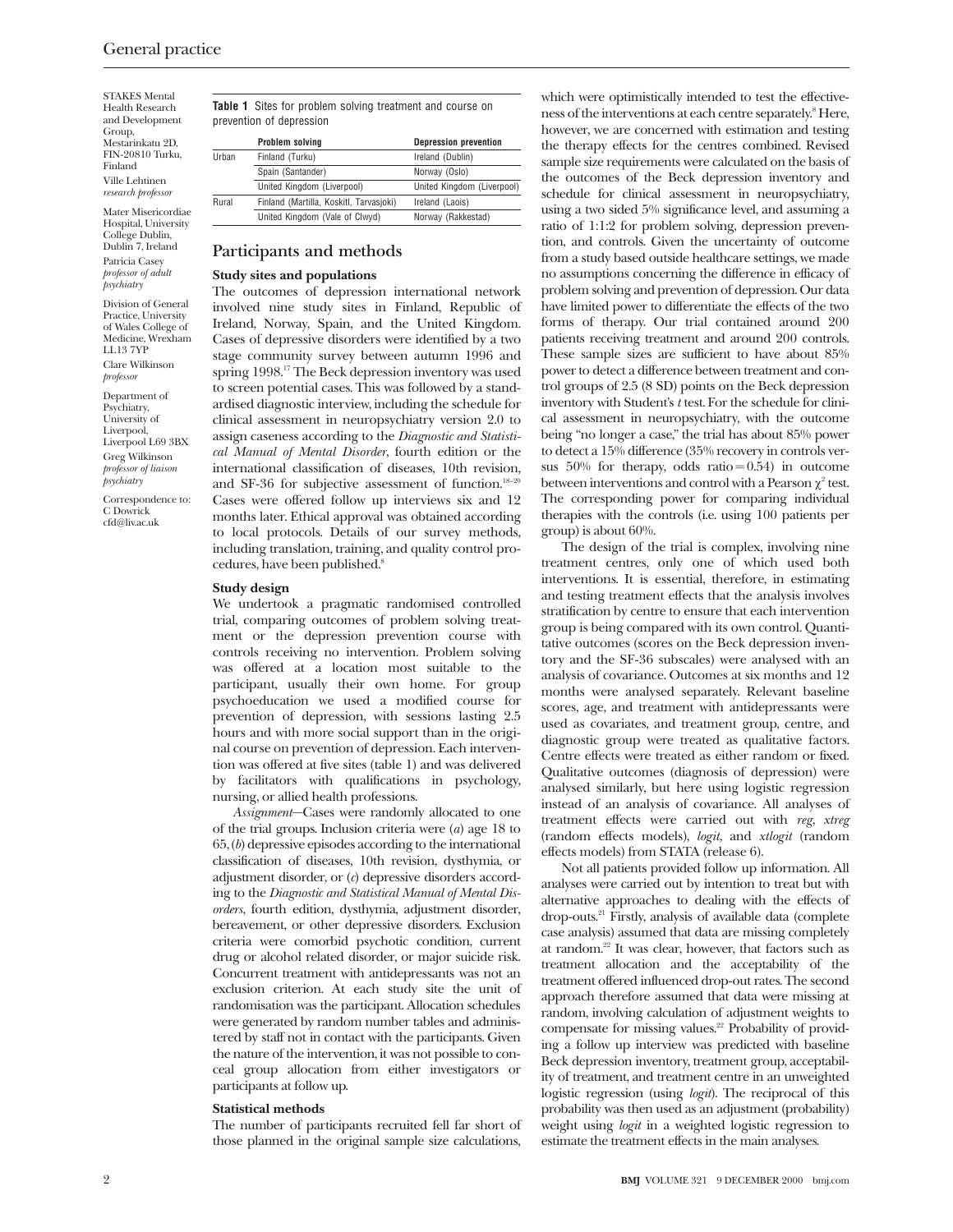# General practice

# **Results**

#### **Characteristics of the sample**

Overall, 452 people were identified as cases through the survey phase of the project of the outcomes of depression international network. Those who responded to the survey were more likely to be female and older than non-responders: the sex difference was significant at three sites.<sup>23</sup> Randomisation and assessment were correctly undertaken for 425 people—26 people recruited in Dublin were excluded post hoc from the analysis, after discovery of a breach in protocol by a former member of the Irish research team, and one participant with a psychotic condition was excluded from the Norwegian sample (figure). Table 2 shows the baseline socioeconomic profiles of participants in each of the three arms. Diagnoses for 412 participants were based on the international classification of diseases, 10th revision: 238 (58%) single depressive episodes and 82 (20%) recurrent depressive episodes, 58 (14%) dysthymia, 21 (5%) adjustment disorder, and 13 (3%) others. Diagnoses for 418 participants were based on the DSM-IV: 216 (52%) single major depressive disorders and 81 (19%) recurrent major depressive disorders, 67 (16%) dysthymia, 18 (4%) adjustment disorders, and 36 (9%) others. Of 394 participants with available data, 102 (26%) reported currently taking antidepressants. There were no significant differences in diagnosis or antidepressant receipt between the study sites or the intervention arms.

Table 3 gives numbers of baseline and follow up interviews completed for participants, at each centre. Differential recruitment between centres reflected differences in the prevalence of depressive disorders in the populations surveyed during the first phase of the outcomes of depression international network.<sup>23</sup> We provided 11 courses in depression prevention—three in Ireland, seven in Norway, and one in the United Kingdom.

Overall, 317 (74%) participants took part in follow up interviews at six months and 301 (71%) at 12 months (figure). There were significant differences between the nine centres in the proportions of participants reinterviewed at six months ( $\chi^2$  = 17.52, df = 8, P = 0.025) and 12 months ( $\chi^2$  = 21.47, df = 8, P = 0.006). No significant differences were found in follow up rates

**Table 3** Number of participants (out of 425) with follow up interviews

|                |                   |             |                                                 | <b>Control group</b> |          |           | <b>Treatment groups</b> |          |           |  |
|----------------|-------------------|-------------|-------------------------------------------------|----------------------|----------|-----------|-------------------------|----------|-----------|--|
| Centre         | Country           | <b>Site</b> | <b>Treatment</b>                                | <b>Baseline</b>      | 6 months | 12 months | <b>Baseline</b>         | 6 months | 12 months |  |
|                | Finland           | Urban       | Problem solving                                 | 24                   | 17       | 17        | 23                      | 19       | 16        |  |
| $\overline{c}$ | Finland           | Rural       | Problem solving                                 | 22                   | 20       | 20        | 28                      | 24       | 21        |  |
| 3              | Ireland           | Urban       | Depression<br>prevention                        | 16                   | 6        | 7         | $\overline{7}$          | 5        | 4         |  |
| 4              | Ireland           | Rural       | Depression<br>prevention                        | 7                    | 6        | 6         | 8                       | 3        | 5         |  |
| 5              | Norway            | Urban       | Depression<br>prevention                        | 25                   | 17       | 16        | 42                      | 31       | 35        |  |
| 6              | Norway            | Rural       | Depression<br>prevention                        | 25                   | 18       | 18        | 36                      | 32       | 31        |  |
| 7              | Spain             | Urban       | Problem solving                                 | 11                   | 6        | 7         | 19                      | 15       | 17        |  |
| 8              | United<br>Kingdom | Urban       | Problem solving<br>and depression<br>prevention | 37                   | 31       | 25        | $32/15*$                | $22/9*$  | $19/8*$   |  |
| 9              | United<br>Kingdom | Rural       | Problem solving                                 | 23                   | 18       | 13        | 26                      | 18       | 15        |  |
| Total:         |                   |             |                                                 | 189                  | 139      | 129       | 128/108*                | 98/80*   | 89/83*    |  |

\*Number receiving problem solving treatment/ number on course for prevention of depression.



Flow of participants through trial

|  | <b>Table 2</b> Socioeconomic profiles at baseline. Values are numbers (percentages) |  |  |  |  |  |  |  |  |  |
|--|-------------------------------------------------------------------------------------|--|--|--|--|--|--|--|--|--|
|--|-------------------------------------------------------------------------------------|--|--|--|--|--|--|--|--|--|

| <b>Characteristic</b>          | Controls<br>$(n=189)$ | Problem<br>solvina<br>$(n=128)$ | <b>Depression</b><br>prevention<br>$(n=108)$ | Total    |
|--------------------------------|-----------------------|---------------------------------|----------------------------------------------|----------|
| Sex:                           |                       |                                 |                                              |          |
| Male                           | 66 (35)               | 43 (34)                         | 39 (36)                                      | 148 (35) |
| Female                         | 123 (65)              | 85 (66)                         | 69 (64)                                      | 277 (65) |
| Age:                           |                       |                                 |                                              |          |
| $18 - 25$                      | 8(4)                  | 1(1)                            | 10(9)                                        | 19(5)    |
| $26 - 45$                      | 91 (48)               | 52 (41)                         | 51 (47)                                      | 194 (46) |
| 46-65                          | 90 (48)               | 75 (59)                         | 47 (44)                                      | 212 (50) |
| Marital status:                |                       |                                 |                                              |          |
| Single                         | 28 (14)               | 21(16)                          | 21(19)                                       | 70 (16)  |
| Married or cohabiting          | 117 (62)              | 75 (59)                         | 59 (55)                                      | 251 (60) |
| Separated or divorced          | 38 (20)               | 23 (18)                         | 28 (26)                                      | 89 (21)  |
| Widowed                        | 6(3)                  | 9(7)                            | $\Omega$                                     | 15(4)    |
| Occupation:                    |                       |                                 |                                              |          |
| Employed                       | 94 (50)               | 54 (42)                         | 57 (53)                                      | 205 (48) |
| Unemployed                     | 15(8)                 | 16(13)                          | 10(9)                                        | 41 (10)  |
| Unemployed owing to disability | 40 (21)               | 29 (23)                         | 23 (21)                                      | 92 (22)  |
| Housewife                      | 17(9)                 | 16 (13)                         | 7(7)                                         | 40(9)    |
| Retired                        | 10(5)                 | 8(6)                            | 4(4)                                         | 22(5)    |
| Other                          | 13(7)                 | 5(4)                            | 7(7)                                         | 25(6)    |
| Accommodation:                 |                       |                                 |                                              |          |
| Owner occupied                 | 110 (59)              | 74 (58)                         | 49 (46)                                      | 233 (55) |
| Rented                         | 64 (34)               | 41 (32)                         | 50 (47)                                      | 155 (37) |
| Other                          | 15(7)                 | 13 (10)                         | 9(7)                                         | 37(8)    |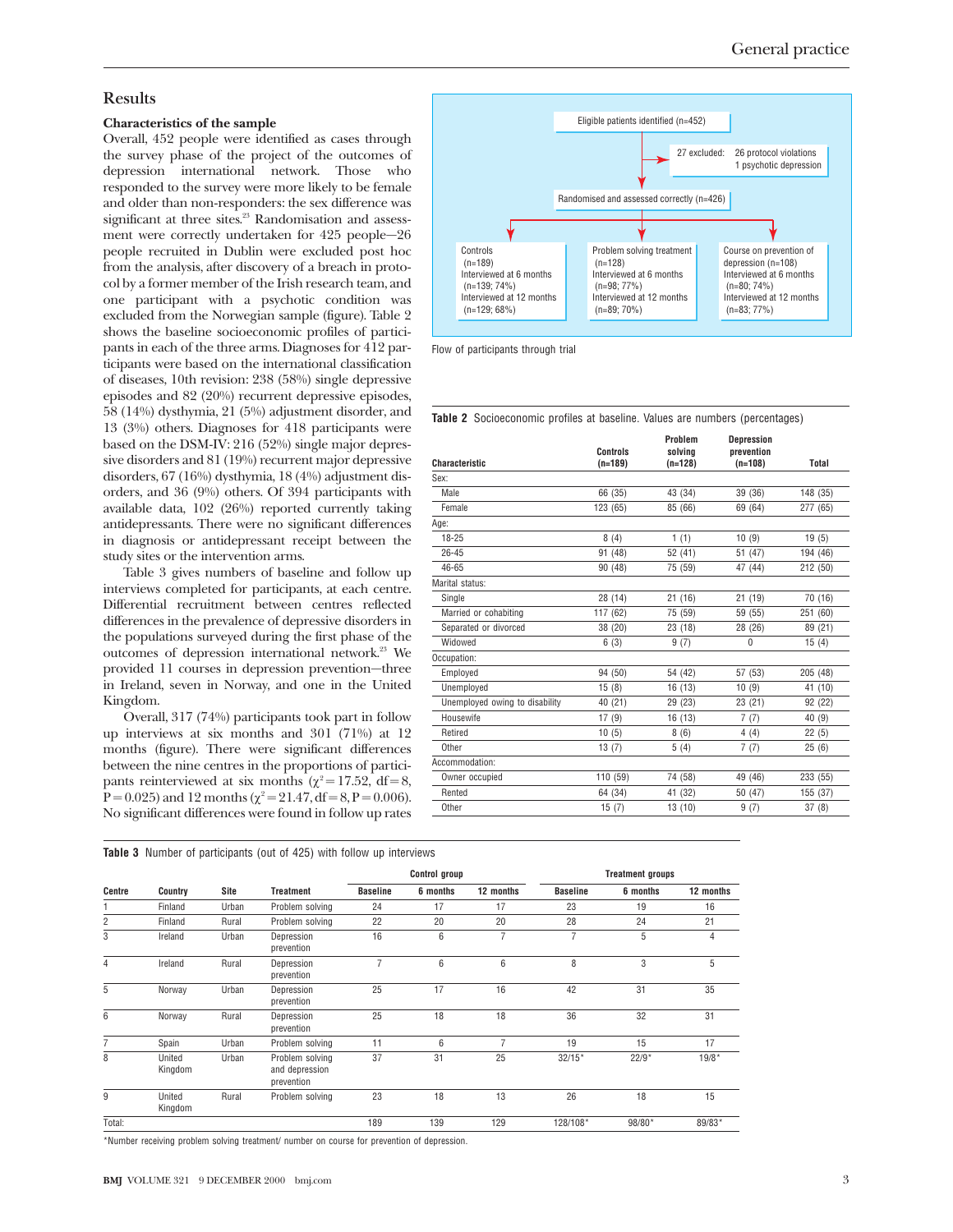**Table 4** Acceptability of problem solving treatment and course on prevention of depression. Values are numbers of participants unless stated otherwise

| Centre         | <b>Treatment</b>                        | <b>Offered</b><br>treatment | <b>Refused</b><br>treatment | <b>Discontinued</b><br>treatment | Did not<br>attend | NU (70) WIIU<br>completed<br>treatment |
|----------------|-----------------------------------------|-----------------------------|-----------------------------|----------------------------------|-------------------|----------------------------------------|
| 1              | Problem solving                         | 23                          | 0                           | 5                                | 1                 | 17(74)                                 |
| 2              | Problem solving                         | 28                          | 3                           | 4                                | 1                 | 20(71)                                 |
| 3              | Depression<br>prevention                | $\overline{7}$              | $\theta$                    | $\overline{2}$                   | $\overline{2}$    | 3(43)                                  |
| $\overline{4}$ | Depression<br>prevention                | 8                           | $\theta$                    | 1                                | $\overline{4}$    | 3(38)                                  |
| 5              | Depression<br>prevention                | 42                          | 15                          | 5                                | $\mathbf{0}$      | 22 (52)                                |
| 6              | Depression<br>prevention                | 36                          | 12                          | 5                                | $\overline{2}$    | 17(47)                                 |
| 7              | Problem solving                         | 19                          | 7                           | 0                                | 0                 | 12(63)                                 |
| 8              | Problem solving                         | 32                          | 5                           | 7                                | $\overline{4}$    | 16 (50)                                |
| 8              | Depression<br>prevention                | 15                          | 5                           | 1                                | 6                 | 3(20)                                  |
| 9              | Problem solving                         | 26                          | 5                           | 6                                | $\theta$          | 15(58)                                 |
|                | No (%) problem<br>solving $(n=128)$     | 128                         | 20(16)                      | 22 (17)                          | 6(5)              | 80 (63)                                |
|                | No (%) depression<br>prevention (n=108) | 108                         | 32 (29)                     | 14 (13)                          | 14 (13)           | 48 (44)                                |

between the three trial groups at either six or 12 months. From a logistic regression analysis for the whole sample the probability of providing a follow up interview decreased with increasing baseline score on the Beck depression inventory: at six months  $\beta$  = − 0.017 (0.013 SE); P = 0.203 and at 12 months  $\beta$  = -0.025 (0.013 SE), P = 0.047.

#### **Acceptability of the interventions**

Acceptability was assessed by comparing the proportions of participants who refused or failed to attend an initial session, who discontinued an intervention, and who completed their assigned intervention (table 4). Participants who were randomised to problem solving were significantly more likely than those who were randomised to prevention of depression to complete the intervention ( $\chi^2$  = 7.61, df = 1, P = 0.006).

No significant differences were found in mean scores on the Beck depression inventory between participants completing or refusing to take part in an intervention. Men and single people were least likely to complete. Participants who completed were more likely to take

part in follow up interviews: differences were significant at follow up at both six months  $(\chi^2 = 52.71 \text{ df} = 3,$ P < 0.001) and 12 months ( $\chi^2$  = 30.78, df = 3, P < 0.001).

#### **Diagnosis of depression**

**No (%) who**

Table 5 shows the proportions of participants in each centre who were no longer cases at follow up interviews at six and 12 months. It also shows the percentage differences between control and treatment groups in each centre, the percentage and odds ratios for overall differences, and, at six months, the numbers needed to treat to achieve the observed differences.

At six months there was a 17% difference in the proportions of cases between participants assigned to problem solving and controls, giving a number needed to treat of 6, and a 14% difference between participants assigned to prevention of depression and controls, giving a number needed to treat of 7. At 12 months there were no differences between the three treatment arms.

Table 6 gives logistic regression estimates of treatment effects on the diagnosis of depression using two computational methods—unweighted (complete case analysis) and weighted (to adjust for drop-out). In both analyses the centre effects were treated as fixed as a straightforward weighted analysis was not possible using *xtlogit* in STATA. Baseline data for the Beck depression inventory, age, concurrent treatment with antidepressants (yes or no), and diagnostic category (single, recurrent, dysthymia, adjustment, or other) were also included in the analysis. Using odds ratios with 95% confidence limits, at six months the first method shows a significant treatment effect for problem solving and an almost significant effect for prevention of depression, whereas the weighted analysis yields similar therapy effects, both falling just short of significance ( $\alpha$  = 0.05). These analyses indicate a treatment effect, with similar outcomes of the two therapies. The estimated common therapy effect odds ratios are 0.50 (95% confidence interval 0.30 to 0.85) and 0.54 (0.32 to 0.91) for the unweighted and weighted analyses, respectively. Ignoring drop-outs does not significantly bias estimates of treatment effects. At 12 months, neither method shows any differences between the two interventions and controls.

|                                    |                      | Proportion not depressed (%) |                   |                      | Proportion not depressed (%) |                   |
|------------------------------------|----------------------|------------------------------|-------------------|----------------------|------------------------------|-------------------|
|                                    |                      | 6 months                     |                   | 12 months            |                              |                   |
| Centre                             | <b>Control group</b> | <b>Treatment group</b>       | <b>Difference</b> | <b>Control group</b> | <b>Treatment group</b>       | <b>Difference</b> |
| 1 Problem solving                  | 8/19(42)             | 11/19 (58)                   | 16                | 9/17(53)             | 11/16 (69)                   | 16                |
| 2 Problem solving                  | 12/20 (60)           | 20/24 (83)                   | 23                | 13/20 (65)           | 13/22 (59)                   | $-6$              |
| 3 Depression prevention            | 3/6(50)              | 5/5(100)                     | 50                | 5/7(71)              | 4/4 (100)                    | 29                |
| 4 Depression prevention            | 4/6(67)              | 2/3(67)                      | 0                 | 4/6(67)              | 3/5(60)                      | $-7$              |
| 5 Depression prevention            | 9/17(53)             | 18/31 (58)                   | 5                 | 8/16(50)             | 18/35(51)                    | $-1$              |
| 6 Depression prevention            | 6/18(33)             | 12/32 (38)                   | 4                 | 10/18 (56)           | 14/31 (45)                   | $-10$             |
| 7 Problem solving                  | $2/6$ (33)           | 8/15(53)                     | 20                | 5/7 (71)             | 11/17 (68)                   | $-7$              |
| 8 Problem solving                  | 10/31 (32)           | 12/22 (55)                   | 22                | 16/25 (64)           | 12/19 (63)                   | $-1$              |
| 8 Depression prevention            | 10/31 (32)           | 7/9(78)                      | 46                | 16/25 (64)           | 5/8(63)                      | $-2$              |
| 9 Problem solving                  | 8/18(44)             | 7/18(39)                     | $-6$              | 8/13(62)             | 8/15(53)                     | $-8$              |
| Total for problem solving          | 40/94 (43)           | 58/98 (59)                   | $17*$             | 50/82(61)            | 55/89 (62)                   | 1 <sup>†</sup>    |
| Total for depression<br>prevention | 32/78 (41)           | 44/80 (55)                   | $14+$             | 43/72 (60)           | 44/83 (53)                   | $-7\$             |

\*Odds ratio 1.39, number needed to treat 6.

†Odds ratio 1.01.

‡Odds ratio 1.31, number needed to treat 7.

§Odds ratio 0.89.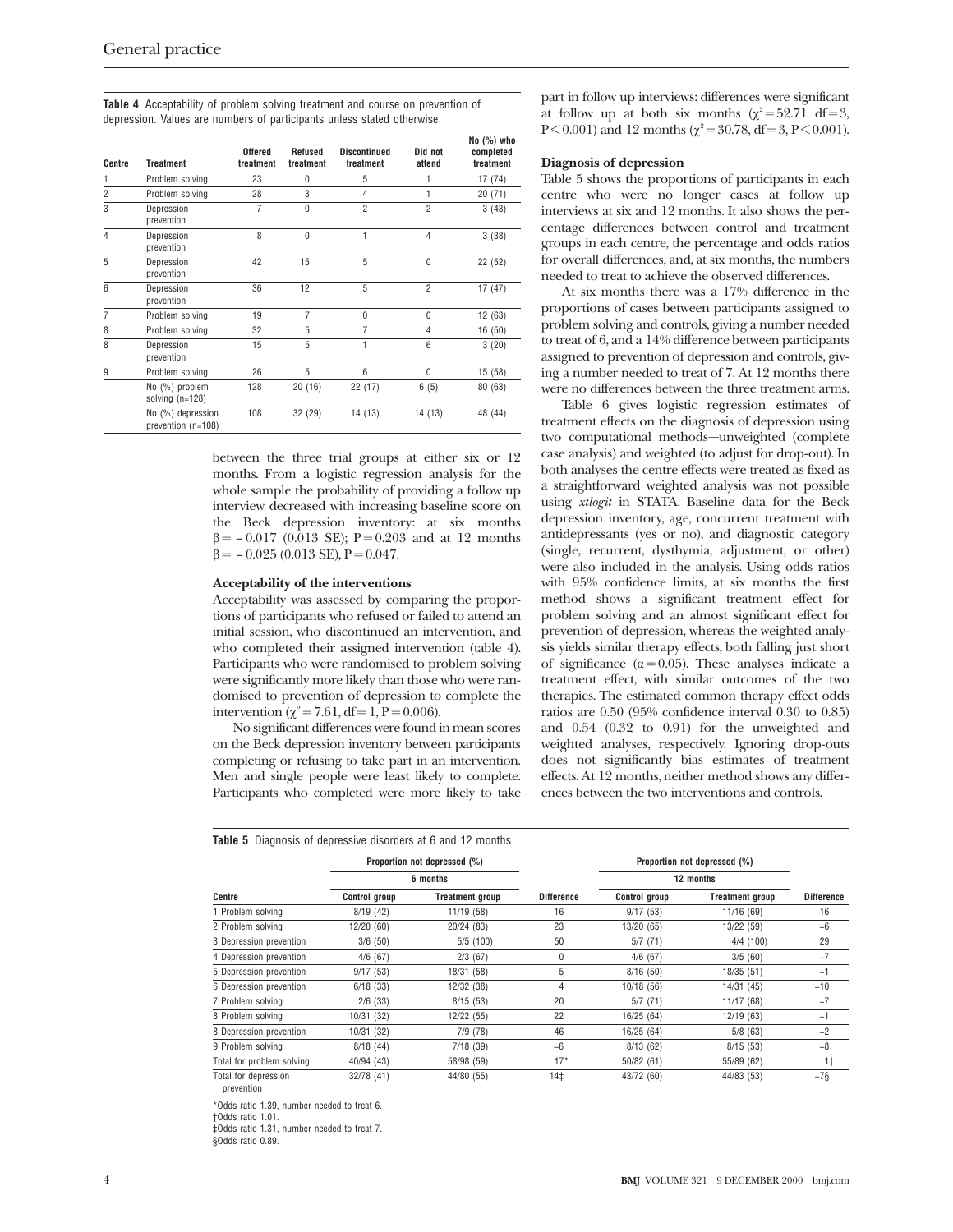#### **Depressive symptoms and subjective function**

Depressive symptoms were measured at each interview by the Beck depression inventory, with lower figures indicating less depressive symptoms. Subjective function was measured with the SF-36, with higher scores indicating better subjective function. We present data on three SF-36 domains, mental role, social function, and mental health, as these are most relevant to a depression oriented intervention.

Tables 7 and 8 give overall mean scores for each of the four quantitative measures, comparing controls, problem solving, and prevention of depression at baseline and at six and 12 months. The second part indicates the treatment effects for each variable, taking into account relevant baseline scores and random centre effects. On this basis, at six months problem solving had a significant effect on the score on the Beck depression inventory and all three SF-36 scores, whereas prevention of depression had a significant effect on the SF-36 scores but not on the Beck depression inventory score. At 12 months there was evidence of a residual effect of problem solving on SF-36 domains of mental role and social function.

# **Discussion**

#### **Implications**

Our study design breaks new ground in mental health research in community settings by combining a population survey with a randomised controlled trial. The outcomes of depression international network is the first international multicentre randomised controlled trial of psychological interventions for depression undertaken among the general population. It is the largest trial to date of problem solving treatment and the largest and most rigorously designed trial of the course on prevention of depression.

Our results indicate that problem solving was more acceptable than the course on prevention of depression when offered to people identified with depression in the community through a random sampling procedure. Almost two thirds of participants assigned to problem solving completed the intervention compared with less than half of those offered the course on prevention of depression.

Outcomes at six months were positive for both treatment arms, with results consistent across most measures. Compared with the controls, participants who were assigned to problem solving and the course on prevention of depression were less likely to remain **Table 6** Logistic regression estimates of treatment effects on diagnosis of depressive disorders. Values are odds ratios (95% confidence intervals), with controls as reference group\*

|                                          | 6 months                                                                                                              | 12 months             |
|------------------------------------------|-----------------------------------------------------------------------------------------------------------------------|-----------------------|
| Unweighted (complete case analysis)      |                                                                                                                       |                       |
| Problem solving                          | 0.51 (0.27 to 0.97)                                                                                                   | $0.92$ (0.48 to 1.77) |
| Depression prevention                    | $0.50$ (0.21 to 1.15)                                                                                                 | 1.02 (0.46 to 2.23)   |
| Weighted (to allow for missing outcomes) |                                                                                                                       |                       |
| Problem solving                          | 0.58 (0.34 to 1.09)                                                                                                   | 0.87 (0.45 to 1.70)   |
| Depression prevention                    | 0.47 (0.20 to 1.12)                                                                                                   | 1.07 (0.46 to 2.48)   |
|                                          | ⊕ Nothing at Basic Basic description formation is a commencer official and commenced their abbatches are commented to |                       |

Adjusted for Beck depression inventory score, age, diagnostic category, and use of antidepressants at baseline, and for centre effects.

**Table 7** Outcomes for Beck depression inventory and SF-36 at baseline and 6 and 12 months. Values are overall means (SD)

|                                  | <b>Baseline</b> | 6 months      | 12 months     |
|----------------------------------|-----------------|---------------|---------------|
| <b>Beck depression inventory</b> |                 |               |               |
| Controls                         | 22.51 (8.01)    | 14.97 (10.23) | 12.60 (9.50)  |
| Problem solving                  | 23.11 (7.65)    | 12.48 (9.95)  | 11.15 (9.20)  |
| Depression prevention            | 22.41 (9.08)    | 14.26 (9.71)  | 14.60 (8.75)  |
| SF-36                            |                 |               |               |
| Mental role:                     |                 |               |               |
| Controls                         | 34.05 (38.26)   | 51.71 (42.70) | 63.62 (41.90) |
| Problem solving                  | 34.36 (37.63)   | 63.91 (42.13) | 70.53 (37.38) |
| Depression prevention            | 38.87 (38.53)   | 64.90 (40.70) | 61.43 (40.48) |
| Social function:                 |                 |               |               |
| Controls                         | 59.46 (29.23)   | 64.90 (32.46) | 70.39 (30.09) |
| Problem solving                  | 50.48 (29.69)   | 73.39 (28.81) | 75.42 (29.28) |
| Depression prevention            | 48.62 (28.23)   | 68.31 (29.07) | 66.89 (27.33) |
| Mental health:                   |                 |               |               |
| Controls                         | 43.51 (17.73)   | 53.71 (23.58) | 60.51 (22.39) |
| Problem solving                  | 40.97 (19.26)   | 60.08 (21.09) | 62.79 (22.00) |
| Depression prevention            | 42.98 (16.39)   | 59.54 (21.41) | 57.11 (20.33) |
|                                  |                 |               |               |

cases of depression and more likely to report improved subjective mental and social functioning. Participants assigned to problem solving were less likely to report depressive symptoms. These differences were unrelated to diagnostic category or concurrent treatment with antidepressants. The benefits of problem solving at six months are comparable with previous studies in primary care, $1011}$  whereas a smaller effect size might have been expected in a community sample not seeking healthcare interventions. We confirm that nondoctors can deliver the problem solving intervention effectively<sup>11</sup> and note its relevance across a range of depressive disorders.

#### **Limitations**

The differential in acceptability between problem solving and prevention of depression may reflect differen-

#### **Table 8** Outcomes for treatment effects at 6 and 12 months

|                            |                                  | 6 months                       | 12 months |                                 |         |
|----------------------------|----------------------------------|--------------------------------|-----------|---------------------------------|---------|
| Treatment <i>v</i> control | Outcome                          | Mean (95% CI)                  | P value   | Mean $(95%$ CI)                 | P value |
| Problem solving            | Beck depression inventory*       | $-2.63$ ( $-4.95$ to $-0.32$ ) | 0.026     | $-1.00$ ( $-3.31$ to 1.31)      | 0.398   |
| Problem solving            | SF-36 (mental role) <sup>+</sup> | 12.09 (1.17 to 23.01)          | 0.030     | $8.31$ (-2.06 to 18.68)         | 0.116   |
| Problem solving            | SF-36 (social function)‡         | 9.57 (2.12 to 17.02)           | 0.012     | 6.96 $(-0.74$ to 14.59)         | 0.077   |
| Problem solving            | SF-36 (mental health)§           | 7.59 (2.26 to 12.92)           | 0.005     | 4.14 $(-0.99$ to 9.28)          | 0.114   |
| Depression prevention      | Beck depression inventory*       | $-1.50$ ( $-4.16$ to 1.17)     | 0.272     | 1.11 $(-1.30 \text{ to } 3.52)$ | 0.901   |
| Depression prevention      | SF-36 (mental role) <sup>+</sup> | 12.70 (0.46 to 24.94)          | 0.042     | $-4.02$ ( $-14.53$ to 6.49)     | 0.454   |
| Depression prevention      | SF-36 (social function)‡         | 8.66 (0.07 to 17.25)           | 0.048     | $2.36$ (-6.10 to 10.83)         | 0.584   |
| Depression prevention      | SF-36 (mental health)§           | 6.95 (0.76 to 13.14)           | 0.028     | $-3.25$ ( $-8.47$ to 1.97)      | 0.223   |

\*After controlling for baseline Beck depression inventory score and random centre effects.

†After controlling for baseline Beck depression inventory score, mental role scores, and random centre effects.

‡After controlling for baseline Beck depression inventory score, social function scores, and random centre effects.

§After controlling for baseline Beck depression inventory score, mental health scores, and random centre effects.